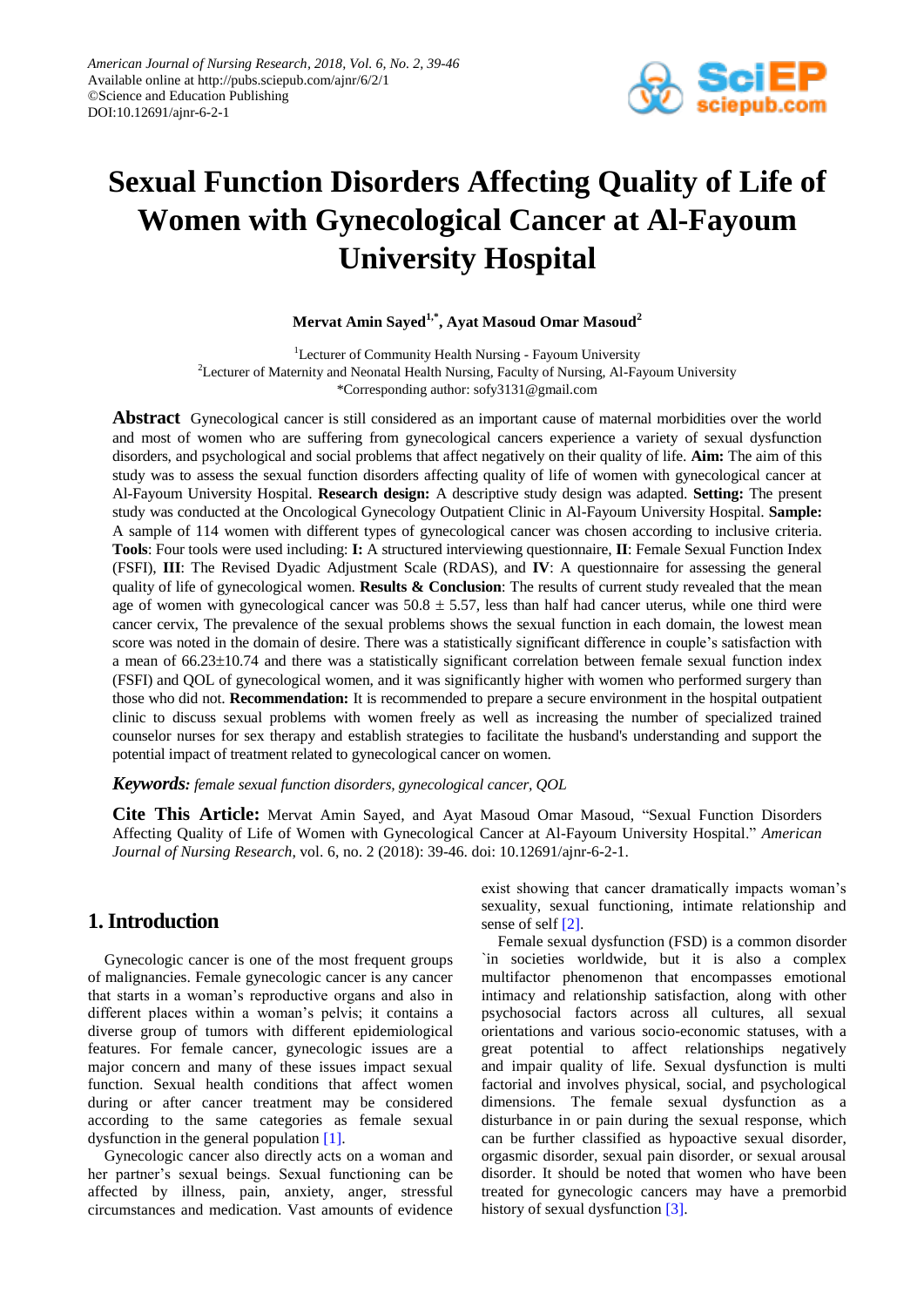Quality of life (QOL) is defined as individuals' perceptions of their position in life in the context of the culture and value systems in which they live and in relation to their goals, expectations, standards, and concerns. Quality of life is the sentiment of general life fulfillment as dictated by the mentally alert person, whose life is being assessed. The domains include "physical, functional, demographic, spiritual, social, and psychological/cognitive factors". Quality of life extends to include the performance of everyday activities that reflect well-being, satisfaction, functioning, and control over disease. Four parameters: physical, psychological, social, and spiritual well-being is commonly used to define QOL in cancer survivors. A lack of a cultural dimension has been noted in the assessment of QOL in cancer populations [\[4\].](#page-6-3)

The QOL of women with gynecological cancers may be affected by cancer type (breast, cervix, ovary, uterus, vagina, or vulva) and stage of disease progression. Side effects of cancer treatment (surgery, chemotherapy, and radiotherapy) may leave patients with physical problems, psychological and sexual dysfunctions, body image disturbances, hormonal changes, and fear over childbearing potential, which could have an important impact on their quality of life. The time following diagnosis and treatment of women with gynecological cancers also has a significant impact on their quality of life [\[5\].](#page-6-4)

Sexuality is an important aspect of QOL. The effect of cervical cancer surgery on sexual function is controversial and different types of surgery such as simple hysterectomy, radical hysterectomy, and nerve-sparing radical hysterectomy are likely to have different effect. Sexual health problems and gynecologic cancers are higher in oncology patients [\[6\].](#page-6-5)

**The National Health and Social Life Survey**  suggested that 43% of all women are affected by some form of female sexual dysfunction **(FSD)**. This number is substantially higher in women dealing with gynecologic cancers. In the United Kingdom, 5.8% of women have reported recent sexual dysfunction, and 15.5% have reported lifelong sexual dysfunction, whereas in Latin America, the rate of FSD for middle aged women is approximately 58% [\[7\].](#page-6-6) 

Sexual functioning is the most enduringly compromised QOL issue after treatment for gynecologic cancer, affecting up to 50% of patients. Problems include loss of sexual desire, dyspareunia, sensation loss in the genital area, and decreased ability to achieve orgasm. Unfortunately, there is limited knowledge of specific sexual functioning problems of ovarian cancer patients because they are usually grouped with other gynecologic cancer patients. Unlike cervical and endometrial cancers, which tend to be diagnosed at earlier stages, ovarian cancer is frequently diagnosed after it has spread into the abdomen [\[8\].](#page-6-7)

Evaluation of sexual functions has to be initiated simultaneously with the diagnosis of cancer. Diagnosis process frequently coincides with the moment when the patient and nurse first meet [\[9\].](#page-6-8) A nurse provides information and assists patients in making and executing a decision; the nurse also guides the survivor to regain selfconfidence and adapt to physical and psychological changes to optimize survivor autonomy. Nurse led psychosexual counseling can significantly improve sexual

function in patients with gynecology cancer. Education and counseling for women after cancer treatment may also reduce sexual problems and improve marital relationship. An important nursing role is to evaluate woman's fears [\[10\].](#page-6-9)

### **1.1. Significance of the Study**

In Egypt, gynaenocological malignancies together constitute 44.9% of female cancers [\[11\].](#page-6-10) In Al-Fayoum, Egypt, population in 2014 Census was about 6% of all cases of cancers, approximately 510 cases with gynecological cancers annually are seeking for treatment at the Oncology Gynecological Clinic at Al-Fayoum University Hospital. [\[12\]](#page-6-11) Most commonly, survivors of gynecologic malignancies report loss of desire and pain with sexual activity [\[13\].](#page-6-12)

Although the impact of gynecologic cancer and treatment can be profound, care providers often do not address their patients' sexual concerns. Yet, most women have indicated that they would like these issues to be addressed. There is a need, however, for a thorough and systematic study, based on a consistent and consolidated instrument for evaluating the sexual dysfunction among genital cancerous women in order to respond ever more effectively and efficiently to their needs, considering, the integral aspect of the individual, aiming for a holistic therapeutic proposal. Sexual morbidity is a distressing and undertreated problem among gynecologic cancer patients.

## **1.2. Aim of the Study**

The study aimed to assess the sexual function disorders affecting quality of life of women with gynecological cancer at Al-Fayoum University Hospital through:

- 1. Assessing the sexual dysfunction according to type of tumors, and its stage of treatment.
- 2. Assessing the factors affecting the QOL of women with gynecological cancer.
- 3. Assessing the women's sexual dysfunction according to sex domains of sexuality index.
- 4. Assessing the couples' satisfaction related to the effect of gynecological cancer on sexual relation.

#### **1.3. Research Questions**

- 1. What are the factors affecting the QOL of women with gynecological cancer?
- 2. Is there sexual satisfaction among couples during the sexual relationship?
- 3. Is there a relationship between FSFI and women's quality of life?

#### **1.3.1. Research design**

A descriptive research design was adopted for the study.

#### **1.3.2. Study Setting**

This study was conducted at the Gynecological Oncology Outpatient Clinic in Al-Fayoum University Hospital. This setting was chosen for its high density of attendance with a total number of 510 women annually.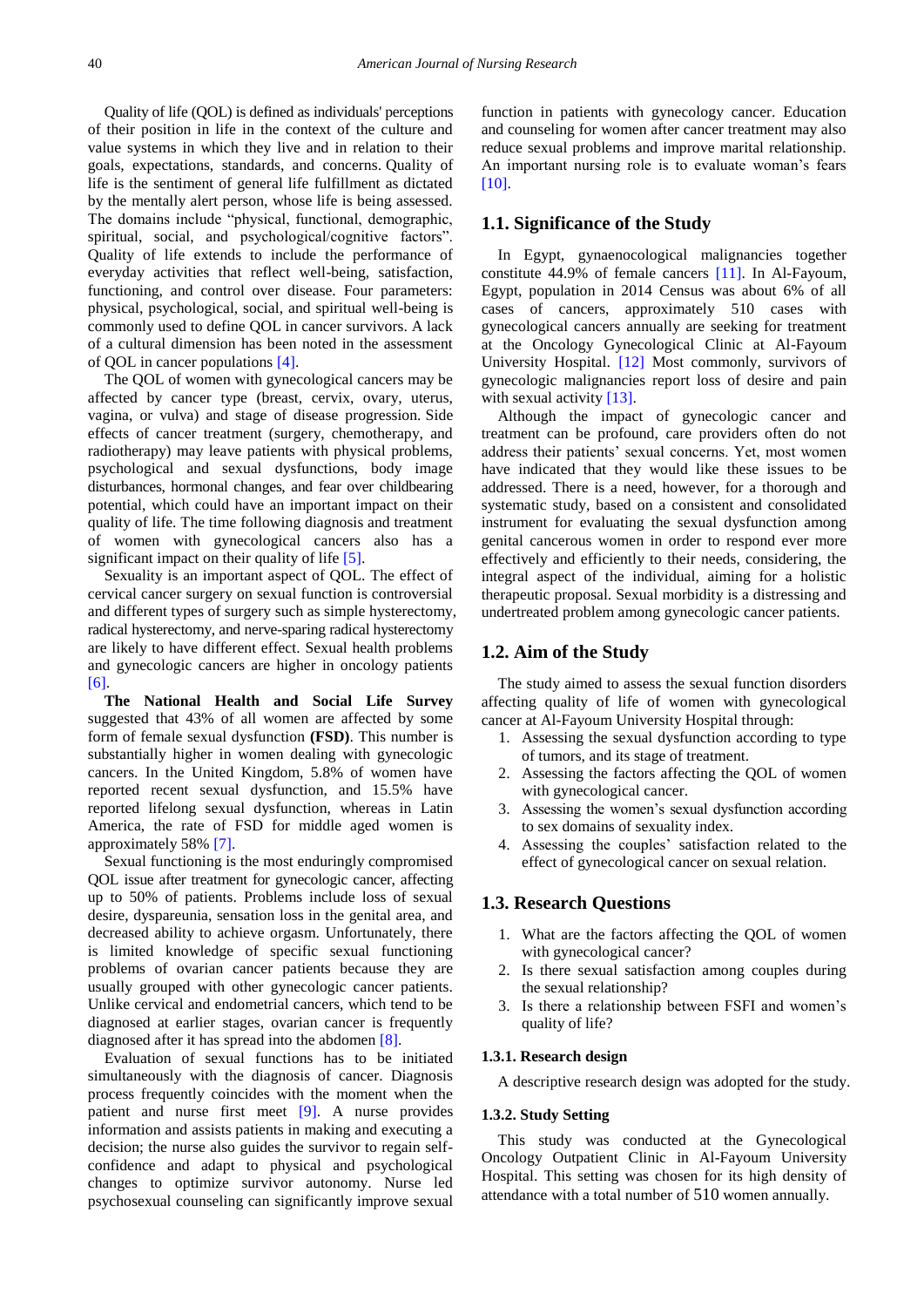#### **1.4. Sample**

A sample of convenience of 114 women with different types of gynecological cancer was referred to the previous setting within six months, while the women were coming to carry investigations, more than one time, and were given treatment. The sample was recruited according to the following inclusion criteria: All married women, diagnosed with different types of malignant tumors in genital organ (vulvar, cervix, uterus, vagina & ovary), undergoing different types of treatment, their age was less than 40, and have a sexual partner during the period of the study.

## **1.5. Tools of Data Collection**

#### **1.5.1. Data of This Study Were Collected by Using the Following Tools**

**Tool I:** A structured interviewing questionnaire developed by the researchers which included the following data:

**A**. Basic data of studied women including age, duration of marriage, level of education, occupation, residence and monthly income.

**B.** Menstrual and medical data of studied women with gynecologic cancer regarding menstrual history, regularity, duration in days, type of tumors, (site), type of treatment (From medical record).

**Tool II:** Female Sexual function index (FSFI) questionnaire: Adapted from Wiegel et al. [\[14\]](#page-6-13) and translated into Arabic language, it was designed to evaluate female sexual function. It includes six domains: desire, arousal, lubrication, orgasm, satisfaction and pain. The FSFI scale is a validated 19-item questionnaire designed to evaluate female sexual function. It includes the following:

- Desire: Items 1 and 2; implying the wish/wanting to engage in a sexual experience, receptivity towards sexual initiation or reacting to that as well as fantasizing.
- Arousal: Items 3, 4, 5 and 6; signs of attention, activity and excitement. Specifically the questionnaire looks at levels and types of arousal.
- Lubrication: Items 7, 8, 9 and 10; refers to vaginal lubrication that occurs during sexual excitement, presence, quantity or absence of it.
- Orgasm: Items 11, 12 and 13; ability to attain orgasm, factors impairing it.
- Satisfaction: Items 14, 15 and 16; level of happiness, content with actual sexual life and habits.
- Pain: Items 17, 18 and 19; discomfort sensation during intercourse. Each domain is scored on a scale of 0 or 1 to 5 (range for items 1, 2, 15 and 16=1-5), and was calculated as previously described by Wiegel et al. [\[14\].](#page-6-13) The maximum score for each domain is 6; the maximum total score is 36 and the minimum 2. While higher scores indicate better sexual function, a domain score of zero indicates no sexual activity during the past month. A score less than 26.55 denotes sexual dysfunction. Orgasm; and orgasmic pleasure, usually for domains in which the score is zero, this is indicative of the subject having

reported there was no sexual activity during the past 4 weeks.

**Tool III**: The Revised Dyadic Adjustment Scale (RDAS), developed by Crane et al. [\[15\],](#page-6-14) it is a self reported questionnaire about the woman and her husband's adjustment and satisfaction (taken from woman's opinion). It consists of 14 items that provide a total score (RDAS-T) and 4 sub-scores of dyadic consensus (RDAS-DC, measuring the degree to which couples agree on matters of importance to their relationship), affective expression (RDAS-AE, measuring the degree of the demonstration of affection and sexual relationships), dyadic satisfaction (RDAS-DS, measuring the degree to which couples are satisfied with their relationship), and dyadic cohesion (RDAS-DCh, measuring the degree of closeness and shared activities experienced by couples). The **RDAS scores range** from 0-69, with "distressed relation" having the lowest score. The instrument has high internal consistency (alpha coefficient  $= 0.90$ ) and construct validity. The RDAS has been previously widely used in Iranian subjects (21-23). In this study, Cronbach alpha was between 0.7 and 0.8 in different sub-scores of RDAS.

**Tool IV:** Questionnaire for assessing the general QOL of gynecological women. It is developed by the Fayers et al. [\[16\].](#page-6-15) The questionnaire incorporates 4 functioning domains (physical functioning and role functioning domains regarding strength/fatigue, sleep and rest, overall physical health, menstrual changes, pain/neuropathy, appetite, and nausea/constipation. Emotional domain includes control, anxiety, depression, happiness, fear of recurrence or metastases, cognition/attention, distress of diagnosis or treatment, coping, appearance/self-concept, and usefulness. Social functioning domain includes family distress, roles and relationships, sexuality/fertility, isolation, finances, work, social support, and fear of relatives' future diagnoses. The version of EORTC QLQ-C30 has been validated; the reliability coefficient was 0.59 for cognitive functioning and ranged from 0.74 to 0.86 for the other multiple-item scales.

**Quality of life scores** were transformed in a 0–100 scale, and because of its asymmetrical distribution, were expressed in median. Each question on the QOL was answered with a five-point Likert type score and domain scores were derived by adding the question scores in the domain. Negative item scores were reversed. Because the domain scales were composed of relatively few items, missing items could have had a rather significant effect on the domain score. Modifications were done by the investigators to score items were; agree (3), neutral (2) and disagree (1). The total scores for women's quality of life were 69 points (equal 100%) and categorized into good quality of life or poor quality of life. More than 50% score was considered good quality of life and less than 50% score was considered as poor quality of life.

**Validity of the tools**: The validity of the tools was ascertained by a group of 5 subject area experts, 2 gynecology and 3 community nursing staff, who reviewed the instruments for content accuracy. Also, they were asked to judge the items for completeness and clarity. Suggestions and modifications were considered.

**Reliability of the tools**: Test–retest reliability was applied by the researchers for testing the internal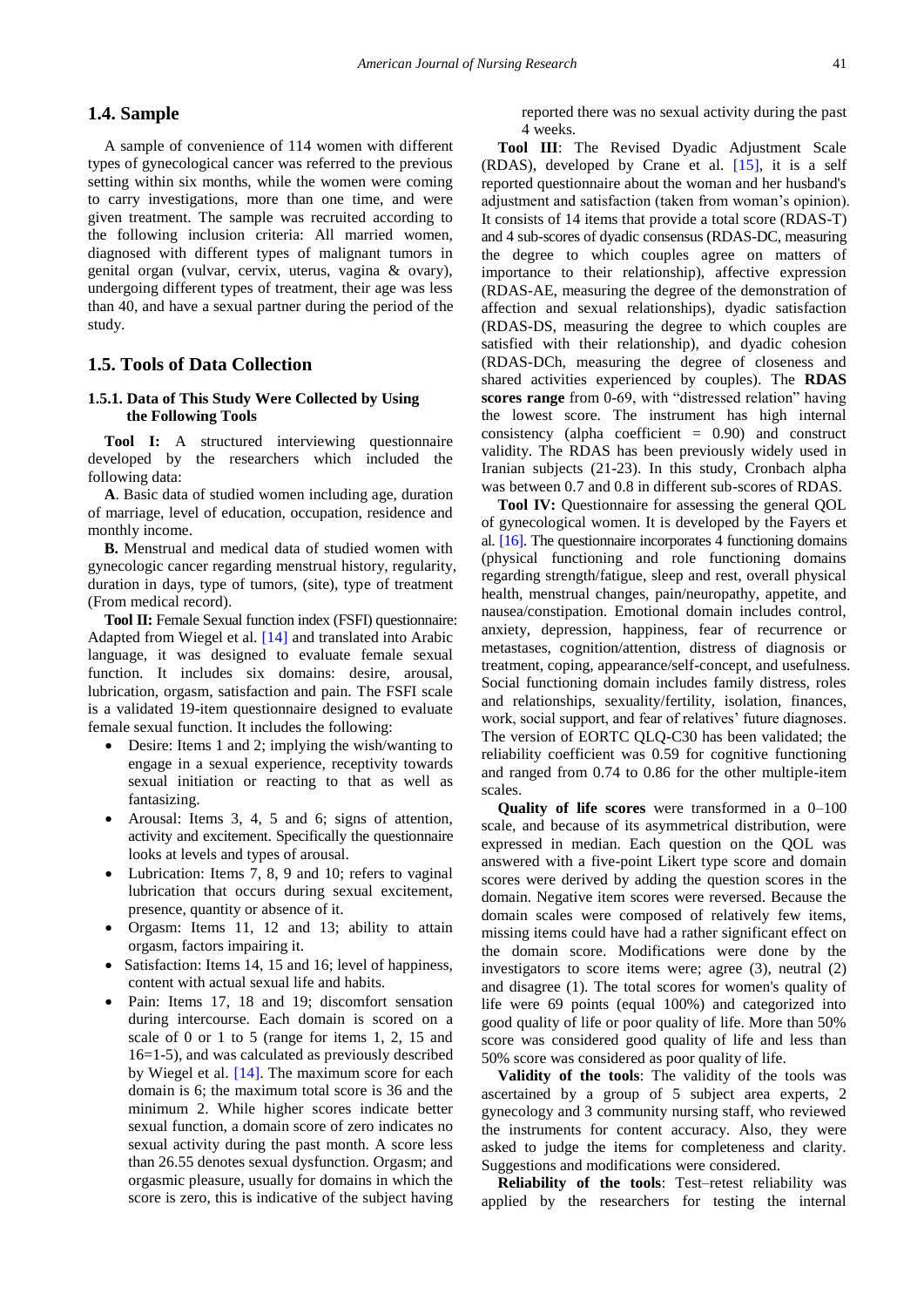consistency of the tools. It refers to the administration of the same tools to the same subjects under similar conditions on two or more occasions. Scores from repeated testing were compared.

#### **1.5.2. Pilot Study**

A pilot study was carried out before starting data collection; and conducted on 10% of women with gynecological cancer.

It was done to check the clarity, applicability, relevance of the questions and also to estimate the time required for filling in the sheets. Based on the results of the pilot study, the necessary modifications were carried out. Studied women of the pilot study were excluded from the main study sample.

#### **1.6. Ethical and Consideration**

- Necessary approval from Gynecological Oncology Outpatient Clinic, Al-Fayoum University Hospital authority was taken after issuing an official letter from the Dean of the Faculty of Nursing, Al-Fayoum University. An informed consent to participate in the current study was taken after the purpose of the study was clearly explained to each woman.
- Risk benefit assessment. There is no risk at all during application of the research.
- Confidentiality was mentioned during all stages of the study, as well as obtained personal data and respect of participants' privacy were totally ensured.

## **1.7. Field Work**

- The questionnaire was developed based on the review of related researches and review of literature, then, tested for validity. A pilot study was conducted on 10 % of total sample to test the tools for their clarity, applicability, feasibility. Then necessary modifications were carried out and the results were excluded from the main study sample.
- Informed consent was obtained from participants after briefly explaining the nature and aim of the study before each interview. Frequent visits were conducted through pre-determined appointment with the subjects.
- After the women had been fully informed and consented for participation in the research, the researchers started to collect data through the structured interview questionnaire, which took 45 minutes to answer all questions. An Arabic educational booklet was offered as a guideline to participants.
- Data collection lasted almost six months in the period between April 2017 to September 2017. This was done within two days per week Saturdays and Thursdays, between 4 to 7 women/day, from 10.00 a.m. to 1.00 p.m.
- Patient's privacy and confidentiality of responses were considered during collection of data.

# **2. Statistical Analysis**

Data were verified prior to computerized entry. The Statistical Package for Social Sciences (SPSS version 20.0) was used for that purpose, followed by data analysis and tabulation. Descriptive statistics were applied (e.g., mean, standard deviation, frequency and percentages). Test of significance (chi-square and independent r test) were used to test the homogeneity of the outcome variables. Pearson correlation coefficients were used. A statistically significant difference was considered at p-value p≤0.05, and a highly statistically significant difference was considered at p-value  $p \le 0.001$ .

# **3. Results**

[Table 1](#page-3-0) Revealed that, the mean age of women with gynecological cancer was  $50.8 \pm 5.57$  and 76.5 % of them were married for 15 years or more. Regarding education, 34.2% can read and write, and 28.1% were secondary level of education. Regarding monthly income, for 93.0 % them, it was insufficient.

[Table 2](#page-4-0) Regarding medical data, it showed that for 61.4% of the studied sample, the first menarche started at age 14 years with a mean of 19.59±4.28 of marital period. Regarding duration in days, the same table reported that for 54.4% of women it was 7 days, while 78.9% had regular period. The same table also shows that 42.1% of studied sample were second stage of cancer, while 24.6% were third stage and 70.2% had surgery and received chemotherapy, and 45.6% had cancer uterus, while 33.3% were suffering from cancer cervix.

**Table 1. Distribution of studied Gynecological Cancer Women According to their Personal Characteristics (n=114)**

<span id="page-3-0"></span>

| <b>Characteristics</b>        | N <sub>0</sub> | $\frac{0}{0}$ |  |  |
|-------------------------------|----------------|---------------|--|--|
| Age (in years):               |                |               |  |  |
| $20 -$                        | 13             | 31.5          |  |  |
| $30-$                         | 31             | 35.5          |  |  |
| $<$ 40 +                      | 60             | 33            |  |  |
| Mean $\pm$ SD 50.8 $\pm$ 5.57 |                |               |  |  |
| Marriage duration (in years): |                |               |  |  |
| < 10                          | 12             | 6.0           |  |  |
| < 15                          | 32             | 17.5          |  |  |
| $15+$                         | 50             | 76.5          |  |  |
| <b>Monthly income</b>         |                |               |  |  |
| Sufficient                    | 8              | 7.0           |  |  |
| Insufficient                  | 106            | 93.0          |  |  |
| <b>Educational level:</b>     |                |               |  |  |
| <b>Illiterate</b>             | 16             | 14.0          |  |  |
| Read & write                  | 39             | 34.2          |  |  |
| Primary                       | 23             | 20.2          |  |  |
| Secondary                     | 32             | 28.1          |  |  |
| University                    | $\overline{4}$ | 3.5           |  |  |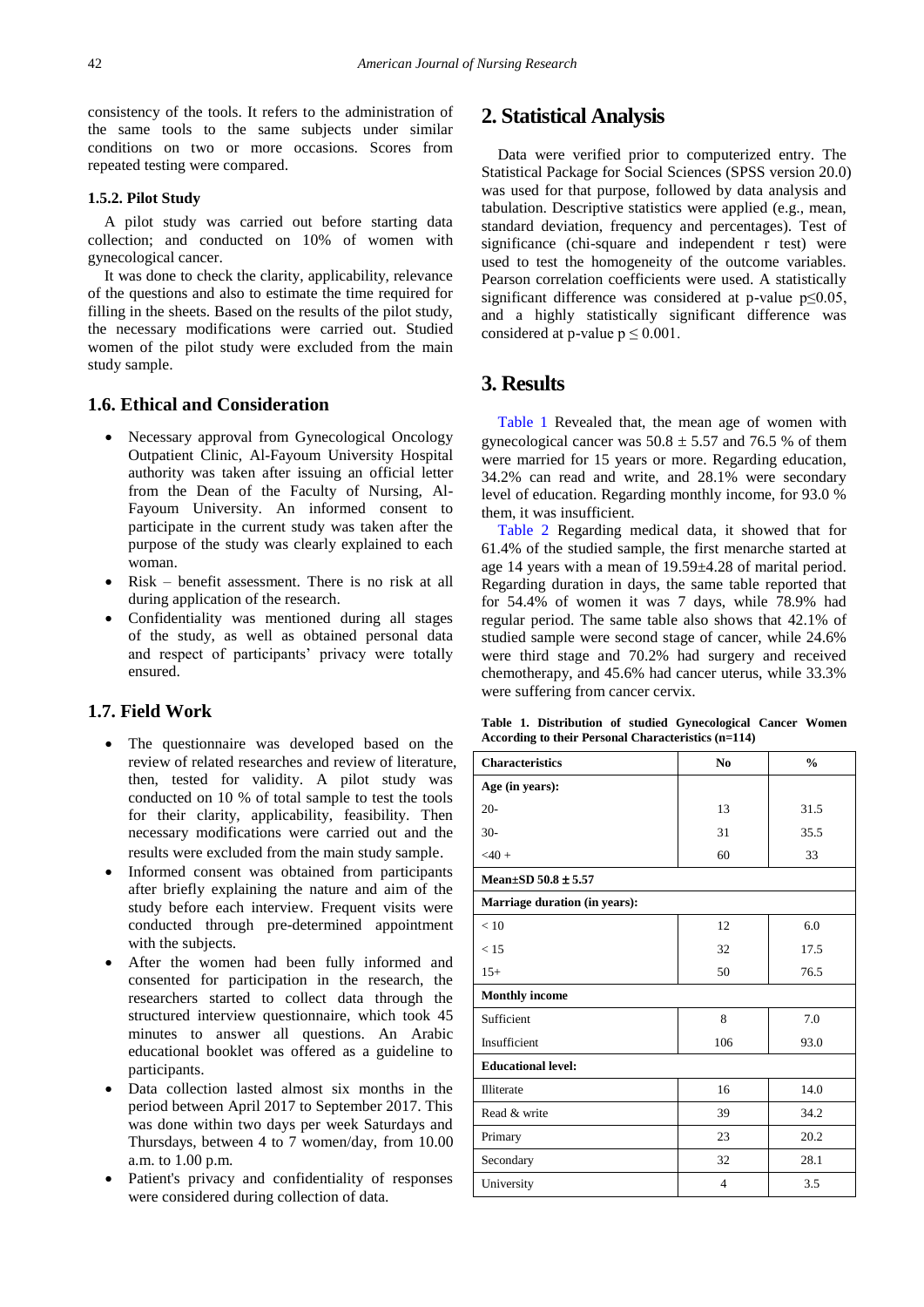[Table 3](#page-4-1) The assessment of the sexual dysfunction showed the sexual function in each domain, where the lowest mean score was noted in the domain of desire  $(1.45 \pm 1.55)$ , followed by satisfaction  $(1.96 \pm 2.05)$ , then by pain and arousal equally  $(3.10 \pm 1.55)$ , orgasm  $(3.11 \pm 1.73)$ , and the highest lubrication  $(3.31 \pm 1.78)$ . The domain scores were suggestive of difficulties related to desire, arousal, lubrication, orgasm, satisfaction, and pain were prevalent in 86.3%, 98.1%, 88.6%, 76.2%, 72.2% and 89.1% of subjects, respectively.

[Table 4](#page-4-2) This table indicated that the highest scores of quality of life are for role functioning, followed by fatigue aspect with means of  $63.4 \pm 13.0$  and  $56.2 \pm 19.2$ respectively. On the other hand, the lowest scores of quality of life were for social functioning with a mean of  $29.8 \pm 18.5$ , while the total scores of quality of life represents a mean of  $45.5 \pm 9.6$ .

**Table 2. Menstrual and Medical Data of Studied Women with Gynecological Cancer (n = 114)**

<span id="page-4-0"></span>

| <b>Menstrual history</b> |                        | N <sub>0</sub> | $\frac{0}{0}$ |
|--------------------------|------------------------|----------------|---------------|
|                          | 13y                    | 14             | 12.3          |
| Menarche at:             | 14 y                   | 70             | 61.4          |
|                          | 15y                    | 30             | 26.3          |
| Marital period           | Mean $\pm SD$          |                | 19.59±4.28    |
|                          | 3                      | $\overline{c}$ | 1.8           |
|                          | 5                      | 38             | 33.3          |
| Duration in days         | 7                      | 62             | 54.4          |
|                          | $\overline{7}$         | 12             | 10.5          |
|                          | Regular                | 90             | 78.9          |
| Regularity               | Irregular              | 24             | 21.1          |
|                          | Cervix                 | 38             | 33.3          |
| Type of tumor            | Uterus                 | 52             | 45.6          |
|                          | Vagina                 | 24             | 21.1          |
|                          | Stage I                | 12             | 1.8           |
| Stages of cancer         | Stage II               | 68             | 42.1          |
|                          | Stage III              | 24             | 24.6          |
|                          | Surgery & chemotherapy | 80             | 70.2          |
| Treatment regimen        | Chemotherapy           | 34             | 29.8          |

**Table 3. Assessment of Women Sexual Dysfunction According to Female Sexual Function Index Scores (FSFI) among studied Gynecological Cancer Women (n= 114)**

<span id="page-4-1"></span>

| <b>FSFI</b> items  | <b>Sexual</b><br>dysfunction | No sexual<br>dysfunction | <b>Mean</b> SD   |  |
|--------------------|------------------------------|--------------------------|------------------|--|
| Desire             | 86.3                         | 13.7                     | $1.45 \pm 1.55$  |  |
| Arousal            | 98.1                         | 1.9                      | $3.10 \pm 1.55$  |  |
| Lubrication        | 88.6                         | 11.4                     | $3.31 + 1.78$    |  |
| Orgasm             | 76.2                         | 23.8                     | $3.11 \pm 1.73$  |  |
| Satisfaction       | 72.2                         | 27.8                     | $1.96 \pm 2.05$  |  |
| Pain               | 89.1                         | 10.9                     | $3.10 \pm 1.55$  |  |
| <b>Total Score</b> | 80.7                         | 19.3                     | $19.31 \pm 8.50$ |  |

**Table 4. Quality of Life Scores in Women with Gynecological Cancer (n = 114)**

<span id="page-4-2"></span>

| WHO OOL domain                                                      | Range         | <b>Mean</b> ±SD |
|---------------------------------------------------------------------|---------------|-----------------|
| Physical functioning                                                | $0.0 - 89.3$  | $32.2 \pm 15.9$ |
| Role functioning                                                    | 10.7-85.7     | $63.4 \pm 13.0$ |
| <b>Emotional functioning</b>                                        | 12.5-100.0    | $47.1 + 17.4$   |
| Social functioning                                                  | $4.2 - 100.0$ | $29.8 \pm 18.5$ |
| Pain                                                                | 23.8-71.3     | $44.0 \pm 10.2$ |
| Fatigue (Appetite loss,<br>nausea/vomiting, constipation, diarrhea) | 14.3-92.9     | $56.2 \pm 19.2$ |
| Total                                                               | 23.1-83.9     | $45.5 \pm 9.6$  |

**Table 5. The Revised Dyadic Adjustment Scale (Couple Satisfaction Level) Among Studied Women with Gynecological Cancer (n = 114)**

<span id="page-4-3"></span>

| <b>Couple satisfaction level</b>            | No          | $\frac{6}{9}$ |  |
|---------------------------------------------|-------------|---------------|--|
| Poor satisfaction $(0-<48)$ (Less adjusted) | 98          | 86.0          |  |
| Satisfied $(\geq 48)$ (More adjusted)       | 16          | 14.0          |  |
| <b>Couple satisfaction scores</b>           |             |               |  |
| Mean                                        | 66.23       |               |  |
| $+SD$                                       | ±10.74      |               |  |
| Median (Range)                              | $70(32-85)$ |               |  |

**Table 6. Correlation between FSFI Score for Sexual Function Assessment and SF-12 Score for Quality of Life Assessment**

<span id="page-4-4"></span>

|          | 0.768   |
|----------|---------|
| p- value | < 0.001 |

<span id="page-4-5"></span>

**Figure 1.** Relations between Scores of General Quality of Life and Sexual Dysfunction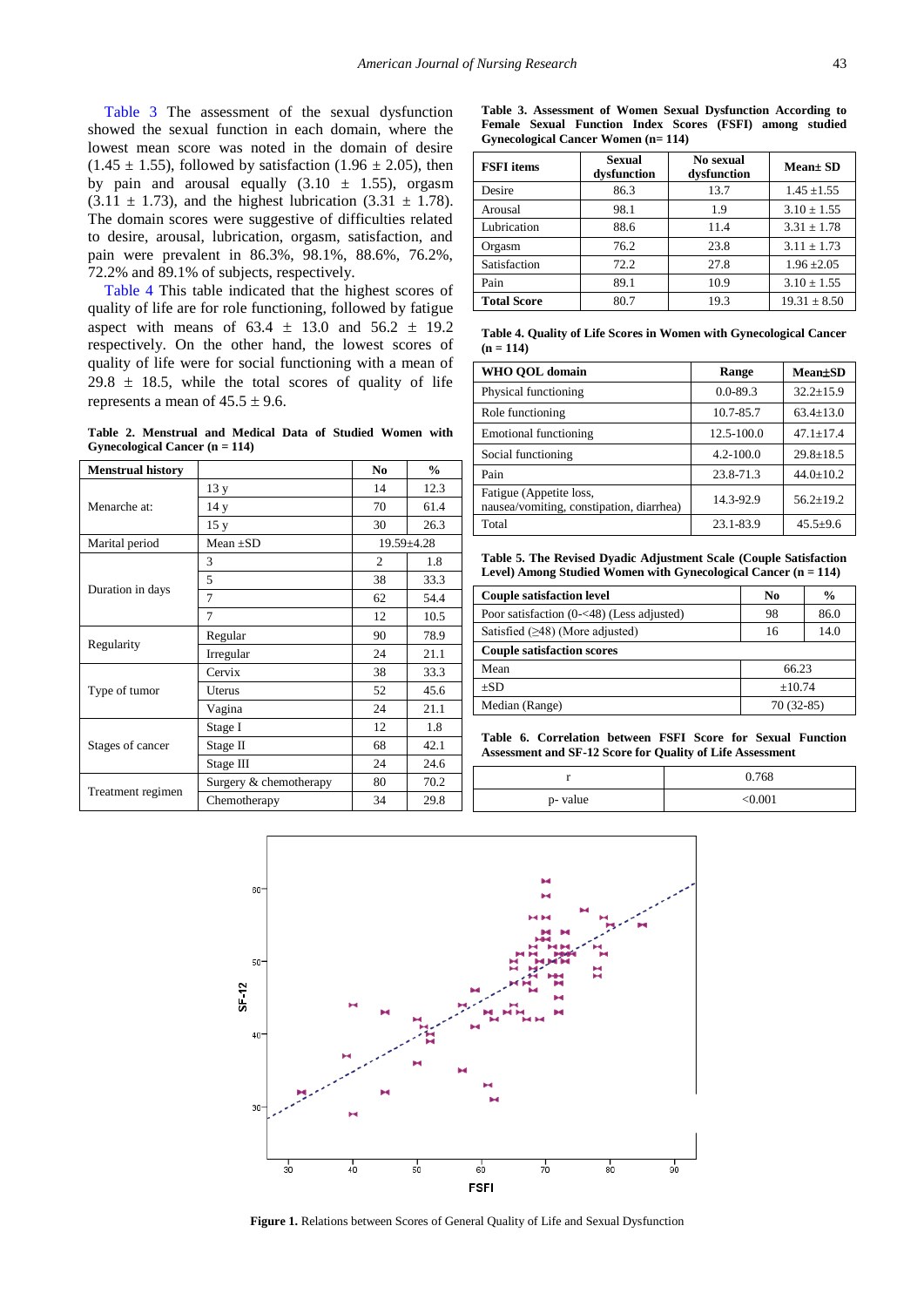<span id="page-5-0"></span>

| Comparison of FSFI score and QOL according to treatment regimen |              |       |          |                |                |         |
|-----------------------------------------------------------------|--------------|-------|----------|----------------|----------------|---------|
|                                                                 | <b>Items</b> | Mean  | $\pm SD$ | <b>Minimum</b> | <b>Maximum</b> | P value |
| <b>FSFI</b>                                                     | Surgery      | 71.75 | 4.538    | 64             | 85             | < 0.001 |
|                                                                 | No surgery   | 53.24 | 9.894    | 32             | 69             |         |
| $SF-12$                                                         | Surgery      | 50.84 | 4.247    | 42             | 61             | < 0.001 |
|                                                                 | No surgery   | 39.97 | 5.447    | 29             | 53             |         |
| Comparison of FSFI score and QOL according to type of tumor     |              |       |          |                |                |         |
| <b>FSFI</b>                                                     | Cervix       | 67.89 | 12.433   | 39             | 80             | 0.212   |
|                                                                 | Uterus       | 66.50 | 9.432    | 50             | 85             |         |
|                                                                 | vagina       | 63.00 | 10.258   | 32             | 71             |         |
| $SF-12$                                                         | Cervix       | 47.05 | 5.728    | 29             | 55             |         |
|                                                                 | Uterus       | 48.40 | 7.215    | 31             | 59             | 0.504   |
|                                                                 | vagina       | 46.71 | 7.486    | 32             | 61             |         |

**Table 7. Comparison of FSFI Score and QOL According to Treatment Regimen & Type of Tumor**

[Table 5](#page-4-3) Displayed couple satisfaction among studied women. It shows that there was a statistically significant differences in couple satisfaction with a mean of  $66.23\pm$ 10.74.

[Table 6](#page-4-4) Indicated that there was a statistically significant positive correlation between FSFI score and QOL of women with gynecological cancer cleared up in negative impact of sexual dysfunction on quality of life of studied women.

[Figure](#page-4-5) 1 As regard to the Relations between Scores of General Quality of Life and Sexual Dysfunction. There was a highly statistically significant positive correlation between FSFI score and QOL at  $p<0.001$ .

[Table 7](#page-5-0) Reported that the mean scores were significantly higher with women performing surgery than those who did not, while there were no statistically significant differences according to type of tumor.

# **4. Discussion**

Sexual health concerns are distressing complications for women with gynecological cancer and their husbands during the diagnostic diagnosis, treatment, and recovery phases of their cancer [\[17\].](#page-7-0) Healthy sexual functioning is a vital step toward reestablishing sense of normalcy and well-being. Sexual dysfunction is a common and under recognized disorder in women with gynecological cancer. It may be related to multiple factors, physical decline due to treatment, psychological distress due to diagnosis, change in hormonal milieu and/or poor body image [\[18\].](#page-7-1)

The current study result showed that age of women with gynecological cancer for less than third was 40 years or more, with a men age of  $50.8 \pm 5.57$  years, and more than two third of them were married for 15 years or more. This finding was congruent with that of Gauri et al. [\[18\],](#page-7-1) who studied the impact of breast cancer diagnosis and treatment on sexual dysfunction and reported that the age of women in their study ranged between 33-53 years. Meanwhile, Rapiti et al. [\[19\]](#page-7-2) found no effect of age on diagnosis and/or survival of women with gynecological cancer.

Regarding education the current study findings indicated that, more than one-third were just read and write and more than one quarter were secondary level of education. This result was inconsistent with Abd Elaziz et al. [\[11\],](#page-6-10) who reported that, more than half of studied women had secondary level of education. On the same line, Biglia et al. [\[20\]](#page-7-3) found that population in their study had an average level of education. This may be attributed to low cognitive abilities and increased health illiteracy related to leading causes for gynecological cancer.

Cancer therapies have the potential to affect sexuality directly by hormonal effects and indirectly by causing fatigue, apathy, nausea, vomiting, and malaise. Sleep and appetite disturbances can interfere with libido [\[21\].](#page-7-4) Globally, chemotherapy is a major determinant of sexual dysfunction, affecting all the phases of the sexual response cycle. This repercussion is particularly stern and catastrophic for young women.

The present study indicated that the chemotherapy affects on women sexuality, as more than two third received surgery and chemotherapy as type of treatment. This result was in the same line with Arora et al. [\[22\],](#page-7-5) who studied the impact of chemotherapy on QOL for women with gynecological cancer and stated that the chemotherapy had a negative impact on women sexual function and their physical well-being. Likewise, Hashemi et al. [\[23\]](#page-7-6) showed that all types of treatment for gynecological cancer had a significant impact on body image and menopausal status and finally results in sexual problems. On the other hand, Shiahna [\[24\]](#page-7-7) stated that the treatment such as chemotherapy and surgical treatment did not disrupt sexual functioning. Regarding site of cancer, the current study reported that less than half of women had cancer uterus, while for one third it was cancer cervix.

In consideration to sexual changes, the present study result showed sexual dysfunction in each domain according to the FSFI among gynecological women and reported that the lowest mean score was noted in the domain of desire  $(1.45 \pm 1.55)$ , followed by satisfaction  $(1.96\pm2.05)$ , then by an equal mean score for pain and arousal  $(3.10\pm1.55)$ , then orgasm  $(3.11\pm1.73)$  and lubrication  $(3.31 \pm 1.78)$ . Domain scores were suggestive of difficulties related to desire, arousal, lubrication, orgasm, poor satisfaction, and pain that were prevalent in 86.3%, 98.1%, 88.6%, 76.2%, 72.2%, and 89% of subjects respectively.

The women had decrease in sexual desire, difficulty to arrive to pleasure level and had vaginal dryness during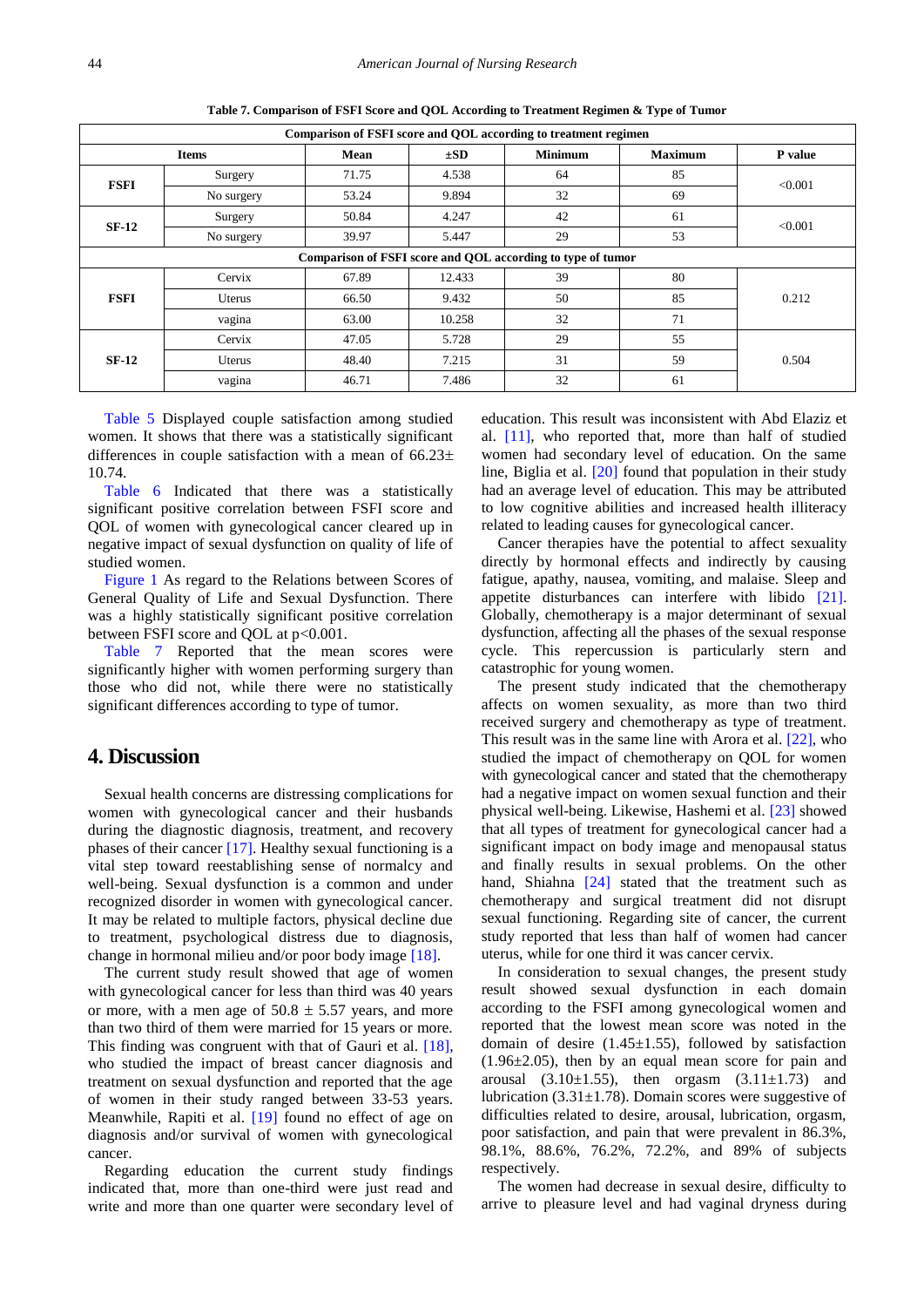intercourse, had dysparunia and avoid intimacy during intercourse. These results goes in line with Abd El-Aziz et al. [\[11\],](#page-6-10) Ramezani et al. [\[10\]](#page-6-9) and Nazarpour et al. [\[25\],](#page-7-8) who found that less than two thirds of Egyptian women complained of loss of libido and more than half complained of vaginal dryness. These results supported by those of Shiahna [\[24\]](#page-7-7) and Nicolosi et al. (2014), who reported that the majority of Egyptian women had dysparunia during intercourse and more than half had no sexual desire. This could be due to the vaginal dryness that leads to loss of libido.

As well, these results were in accordance with those of Knapstein et al. [\[26\],](#page-7-9) who found that, mastectomy resulted in lower sexual desire. The most numerous dysfunctions are those which originate easily from compromises in psychological nature, while the lowest dysfunctions were of physical nature (lubrication & pain). Thus, it can be concluded that women's sexual function is deeply influenced by their attitude. Social attitudes and cultural roles and religious beliefs can affect women's experience of sexual desire.

Regarding women's undergoing treatment and their couples' satisfaction according to the Revised Dyadic Adjustment Scale (RDAS), the current study findings showed that, the majority of studied women with cancer had poor couples' satisfaction and statistically significantly higher with women who performed surgery than those who did not. However, there was no statistically significant difference according to type of tumor. This result was congruent with Speer et al. [\[27\],](#page-7-10) who studied sexual functioning determinants in gynecological cancer survivors and stated that, the dynamics of relationships can be strained and changed with a cancer diagnosis and therapy. The survivors' level of relationship distress, depression and age may be seen as the most significant variables affecting arousal, orgasm, lubrication, satisfaction and sexual pain rather than hormonal levels.

The present study indicated that, altered cancer had an effect on sexuality and couple satisfaction. This study findings was matching with those conducted by Michael [\[28\]](#page-7-11) and Ganz [\[29\],](#page-7-12) who reported that a cancer treatment may have direct effects on sexuality, sexual response, sexual roles, and relationships.

# **5. Conclusion**

According to the findings and research questions of the current study, It is concluded that there was statistically significant differences in couples' satisfaction with a mean of  $66.23 \pm 10.74$  and there was a statistically significant correlation between female sexual dysfunction index (FSFI) and QOL of women with gynecological cancer. As well, it was significantly higher with women who performed surgery than those who did not.

## **6. Recommendations**

 Counseling for women with gynecological cancer may reduce the sexual function disorders affecting their quality of life.

- Prepare a secure environment in the hospital outpatient clinic to discuss sexual problems with women freely as well as increasing the number of specialized trained counselor nurses for sex therapy.
- It is important to establish strategies to facilitate the husbands' understanding and support the potential impact of treatment related gynecological cancer on women.

## **Acknowledgements**

We would like to express our deep appreciation to all patients who participate in completion and succession of our research. We would also like to thanks the medical and nursing staffs who participate in highlighting the aims of my research. Finally; we highly indebted to the anonymous reviewers for their comments and suggestions.

## **References**

- <span id="page-6-0"></span>[1] American Psychiatric Association. (2013). Diagnostic and statistical manual of mental disorders,  $(5<sup>th</sup>$  ed.). American Psychiatric Association, Arlington, VA.
- <span id="page-6-1"></span>[2] Parkin, D.M., Bray, F., Ferlay, J., & Pisani, P. (2014). Global cancer statistics, 2012. CA Cancer J Clin; 55:74-108.
- <span id="page-6-2"></span>[3] Jensen, P.T., Groenvold, M., Klee, M.C., Thranov, I., Petersen, M.A., & Machin, D. (2014). Early-stage cervical carcinoma, radical hysterectomy, and sexual function. A longitudinal study. Cancer; 100: 97-106.
- <span id="page-6-3"></span>[4] WHO QOL Group. (2013). Development of the World Health Organization WHO QOL-BREF quality of life assessment. Psychol Med; 28: 551-558.
- <span id="page-6-4"></span>[5] Frumovitz, M., Sun, C.C., Schover, L.R., Munsell, M.F., Jhingran, A., Wharton, J.T., Eifel, P., Bevers, T.B., Levenback, C.F., Gershenson, D.M., & Bodurka, D.C. (2015) Quality of life and sexual functioning in cervical cancer survivors. J Clin Oncol; 23: 7428-7436.
- <span id="page-6-5"></span>[6] Southard, N.Z., & Jill, K. (2009). The importance of assessing sexuality: A patient perspective. Oncology Nursing Society; 13: 2.
- <span id="page-6-6"></span>[7] Bergmark, K., Avall-Lundqvist, E., Dickman, P.W., Henningsohn, L., & Steineck, G. (2013). Vaginal changes and sexuality in women with a history of cancer. N Engl J Med; 340: 1383-1389.
- <span id="page-6-7"></span>[8] Andersen, B.L. (2015). Quality of life for women with gynecologic cancer. Curr Opin Obstet Gynecol; 7: 69-76.
- <span id="page-6-8"></span>[9] Ishak, I.H., Low, W.Y., & Othman, S. (2014). Prevalence, risk factors and predictors of female sexual dysfunction in a primary care setting: A survey finding. J Sex Med; 7: 3080-3085.
- <span id="page-6-9"></span>[10] Ramezani, T.F., Farahmand, M., Mehrabi, Y., Malek, A.H., & Abedini, M. (2014). Sexual disorders and related factors: community based study of urban area in four provinces. Payesh J; 11: 869-897.
- <span id="page-6-10"></span>[11] Abd El-Aziz, N.A., Mersal, F.A., & Taha, N.M. (2014). Nursing intervention program for early detection and prevention of cancer among working women. Journal of American Science, 7(1):450- 459.
- <span id="page-6-11"></span>[12] Statistical report of hospital (2016). Alfayoum University Hospital
- <span id="page-6-12"></span>[13] Bakewell, T.R., & Volker, D.L. (2015). Sexual dysfunction related to the treatment of young women with breast cancer. Clinical Journal of Oncology Nursing; 9(6): 697-702.
- <span id="page-6-13"></span>[14] Wiegel, M., Meston, C., & Rosen, R. (2005). The Female Sexual Function Index (FSFI): Cross-validation and development of clinical cutoff scores. J Sex Marital Ther; 31: 1-20.
- <span id="page-6-14"></span>[15] Crane, D.R., Middleton, K.C., & Bean, R.A. (2010). Establishing criterion scores for the Marital Satisfaction Scale and the revised dyadic adjustment scale. American Journal of Family Therapy; 28(1): 53-60.
- <span id="page-6-15"></span>[16] Fayers, P.M., Aaronson, N., & Biordal, K. (2013). The EORTC QLQC30 scoring manual. (3<sup>rd</sup> ed). Brussels: European Organization for Research and Treatment of Cancer.